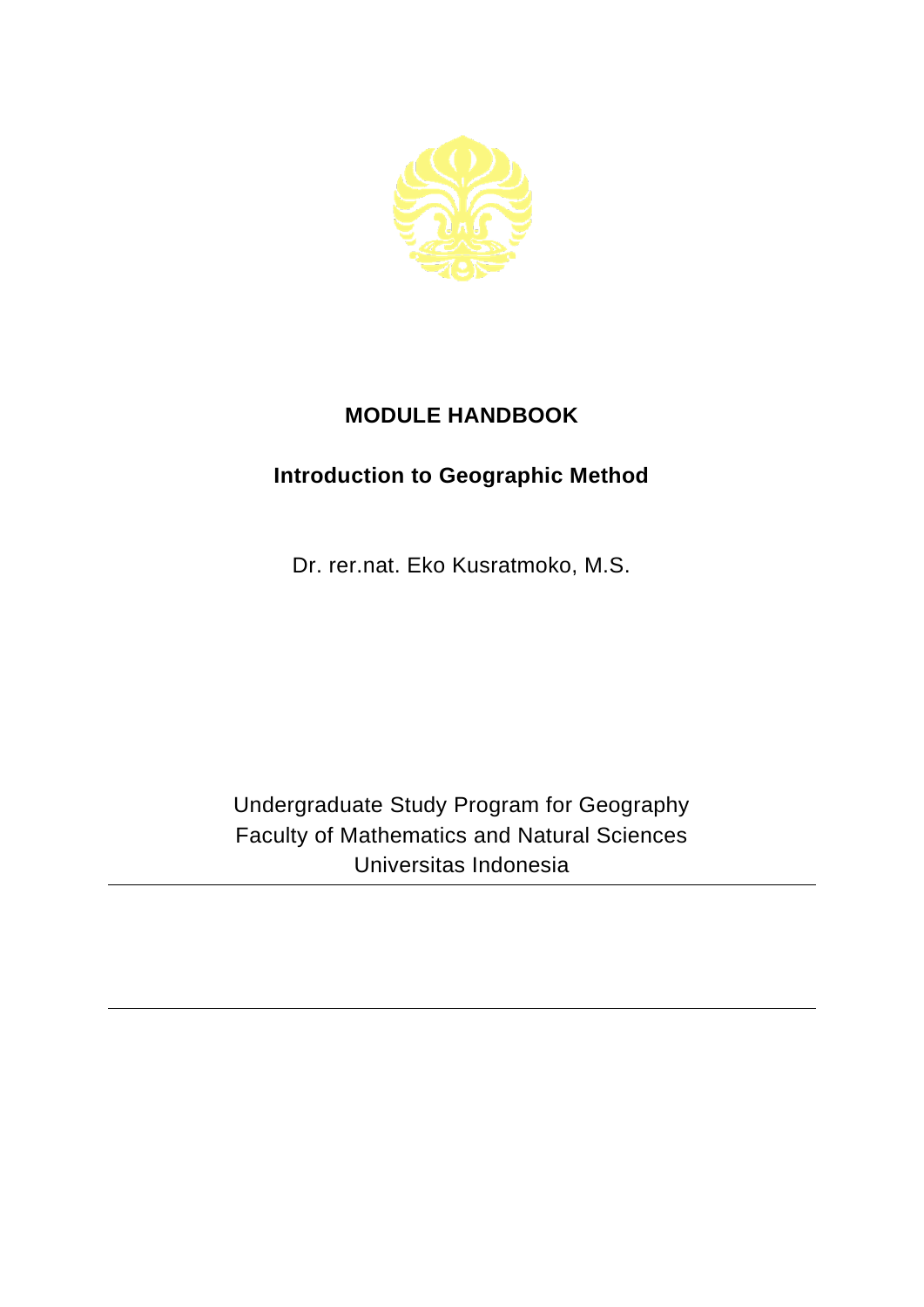| Module designation                                                 | Introduction to Geographic Method                                                                                                                                                                                                                                                                                                                                                                                                                                                                                                                                                                                                                                                                  |
|--------------------------------------------------------------------|----------------------------------------------------------------------------------------------------------------------------------------------------------------------------------------------------------------------------------------------------------------------------------------------------------------------------------------------------------------------------------------------------------------------------------------------------------------------------------------------------------------------------------------------------------------------------------------------------------------------------------------------------------------------------------------------------|
| Semester(s) in which the module is<br>taught                       | Second (2nd) Semester                                                                                                                                                                                                                                                                                                                                                                                                                                                                                                                                                                                                                                                                              |
| Person responsible for the module                                  | Dr. rer.nat. Eko Kusratmoko, M.S.                                                                                                                                                                                                                                                                                                                                                                                                                                                                                                                                                                                                                                                                  |
| Lecturer                                                           | Dr. rer.nat. Eko Kusratmoko, M.S.<br>1.<br>2.<br>Dr. Hafid Setiadi, MT<br>3.<br>Nurrokhmah Rizqihandari, S.Si, M.Si<br>4.                                                                                                                                                                                                                                                                                                                                                                                                                                                                                                                                                                          |
| Language                                                           | Bahasa Indonesia                                                                                                                                                                                                                                                                                                                                                                                                                                                                                                                                                                                                                                                                                   |
| Relation to curriculum                                             | Compulsory                                                                                                                                                                                                                                                                                                                                                                                                                                                                                                                                                                                                                                                                                         |
| Teaching methods                                                   | Student-centered Learning and combination with Cooperative Learning                                                                                                                                                                                                                                                                                                                                                                                                                                                                                                                                                                                                                                |
| Workload (incl. contact hours, self-<br>study hours)               | 1.<br>Lectures: 100 minutes per week per semester<br>Assignment: 120 minutes per week per semester<br>2.<br>Independent study: 120 minutes per week per semester<br>3.<br>Minutes x weeks x semester: 340 x 14 x 1 = 4760 minutes per<br>4.<br>semester<br>5.<br>Midterm Examination: 100 minutes per semester<br>6.<br>Final Examination: 100 minutes per semester<br>Total workload per semester: 4950 minutes / 82 hours 40 minutes<br>7.                                                                                                                                                                                                                                                       |
| Credit points                                                      | $2$ (Two)                                                                                                                                                                                                                                                                                                                                                                                                                                                                                                                                                                                                                                                                                          |
| Required and recommended pre-<br>requisites for joining the module | Thinking Geographically<br>1.                                                                                                                                                                                                                                                                                                                                                                                                                                                                                                                                                                                                                                                                      |
| Module objectives/intended learn-<br>ing outcomes                  | After completing this course students are able to examine the needs and<br>suitability of the application of geographic methods that suppress the<br>collection and presentation of geographical data.                                                                                                                                                                                                                                                                                                                                                                                                                                                                                             |
| Content                                                            | Geography Work Procedure<br>1.<br>Scope and Characteristics of the Scientific Method of Geography:<br>2.<br><b>Problems to Data</b><br>Definition and Type of Geographical Data: Primary/Secondary,<br>3.<br>Discrete/Non-discrete,<br>Quantitative/Qualitative,<br>Tangible/Intangible,<br>Spatial and Non-spatial Unit Analysis<br>4.<br>Maps and Geographic Information<br>5.<br>Observation and Field Survey Method<br>6.<br><b>Sampling Method</b><br>7.<br><b>Interview Method</b><br>8.<br>Data Processing Method: Classification and Categorization<br>9.<br>10. Data Presentation Methods (Spatial Representation):<br>Maps,<br>Graphics, Matrix, Sketches/Chart, and Transverse Profiles |
| <b>Examination forms</b>                                           | $\qquad \qquad \blacksquare$                                                                                                                                                                                                                                                                                                                                                                                                                                                                                                                                                                                                                                                                       |
| Study and examination require-<br>ments                            | Group & Presentation Score (35%)<br>1.<br>Individual Score (45%)<br>2.<br>3.<br>Midterm Examination (10%)<br>Final Examination (10%)<br>4.                                                                                                                                                                                                                                                                                                                                                                                                                                                                                                                                                         |